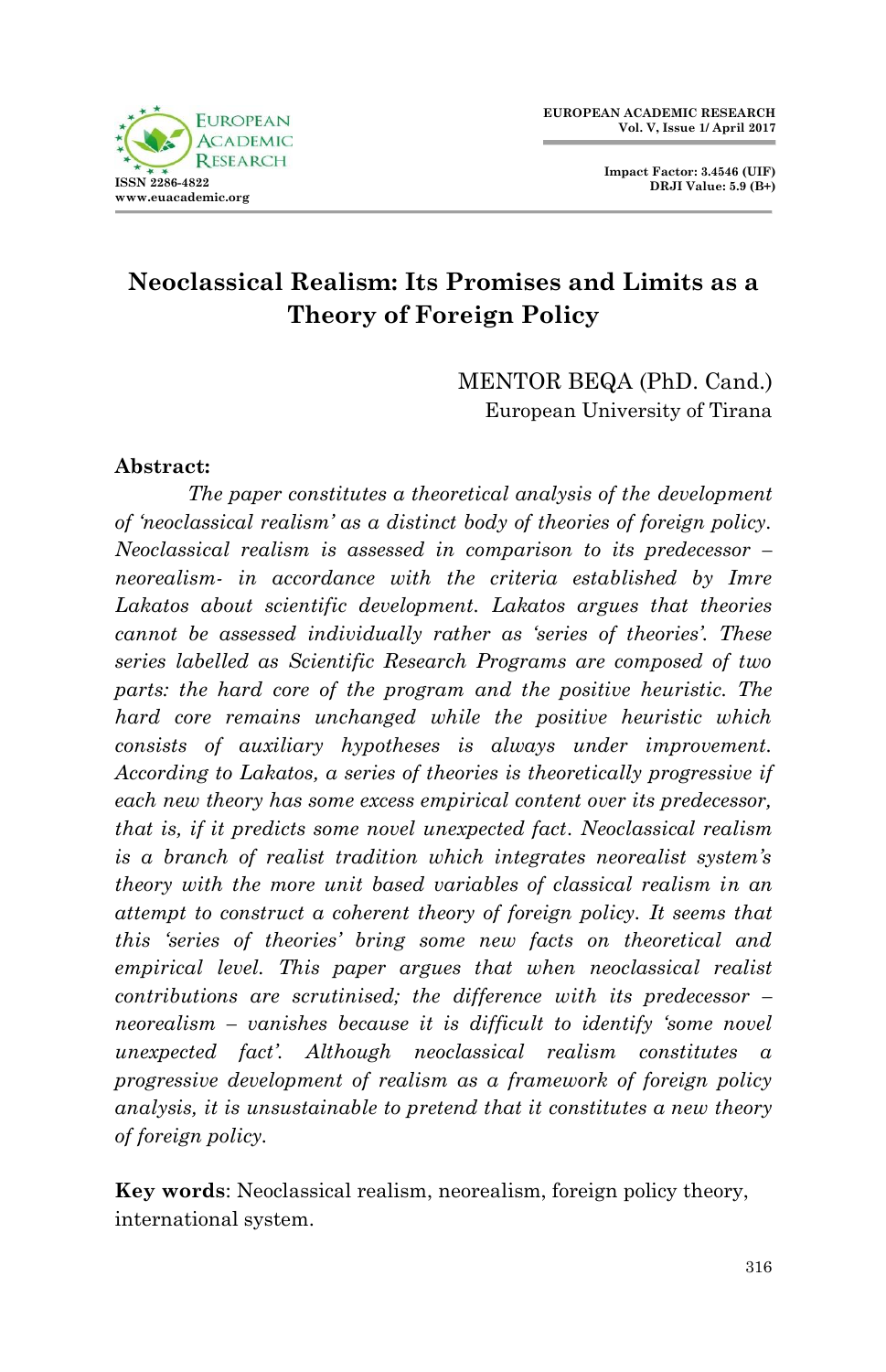### **INTRODUCTION**

The central problem in the philosophy of science has been the question of how to determine the criteria that demonstrate which theory is true or untrue. Several criteria have been proposed which vary from *verificationism* of hard core Vienna Circle positivism, Popper's *falsificationism* or critical rationalism to more metaphysical criteria of Thomas Kuhn. Imre Lakatos concluded that scientific theories taken individually "are not only equally unprovable, and equally improbable, but they are also equally undisprovable" (Lakatos and Musgrave 1970, 103). He also urges that we renounce from the obsession with the truthfulness of a theory. Theories are neither true nor untrue. We assess them according to their explanatory power. Consequently, neither verification nor falsification could tell us which theory constitutes a progressive development. He proposed that the appraisal of theories should be shifted from individual theories to sequences of theories which he labeled *scientific research program.* SRP comprises a series of theories linked by a set of fundamental constitutive assumptions.

SRP in itself is comprised of two parts: (i) the negative heuristic or the *hard core* of the program and (ii) the positive heuristic. "The negative heuristic of the programme forbids us to direct the modus tollens at this 'hard core'. Instead, we must use our ingenuity to articulate or even invent 'auxiliary hypotheses', which form a protective belt around this core, and we must redirect the modus tollens to these" (Lakatos and Musgrave 1970, 133). This protective belt of auxiliary hypotheses – according to Lakatos – "has to bear the brunt of tests and get adjusted and re-adjusted, or even completely replaced, to defend the thus-hardened core" (Lakatos and Musgrave 1970, 133). Changes in this protective belt of the hard core constitute problemshifts which might be progressive or degenerative. A SRP constitutes progressive problemshift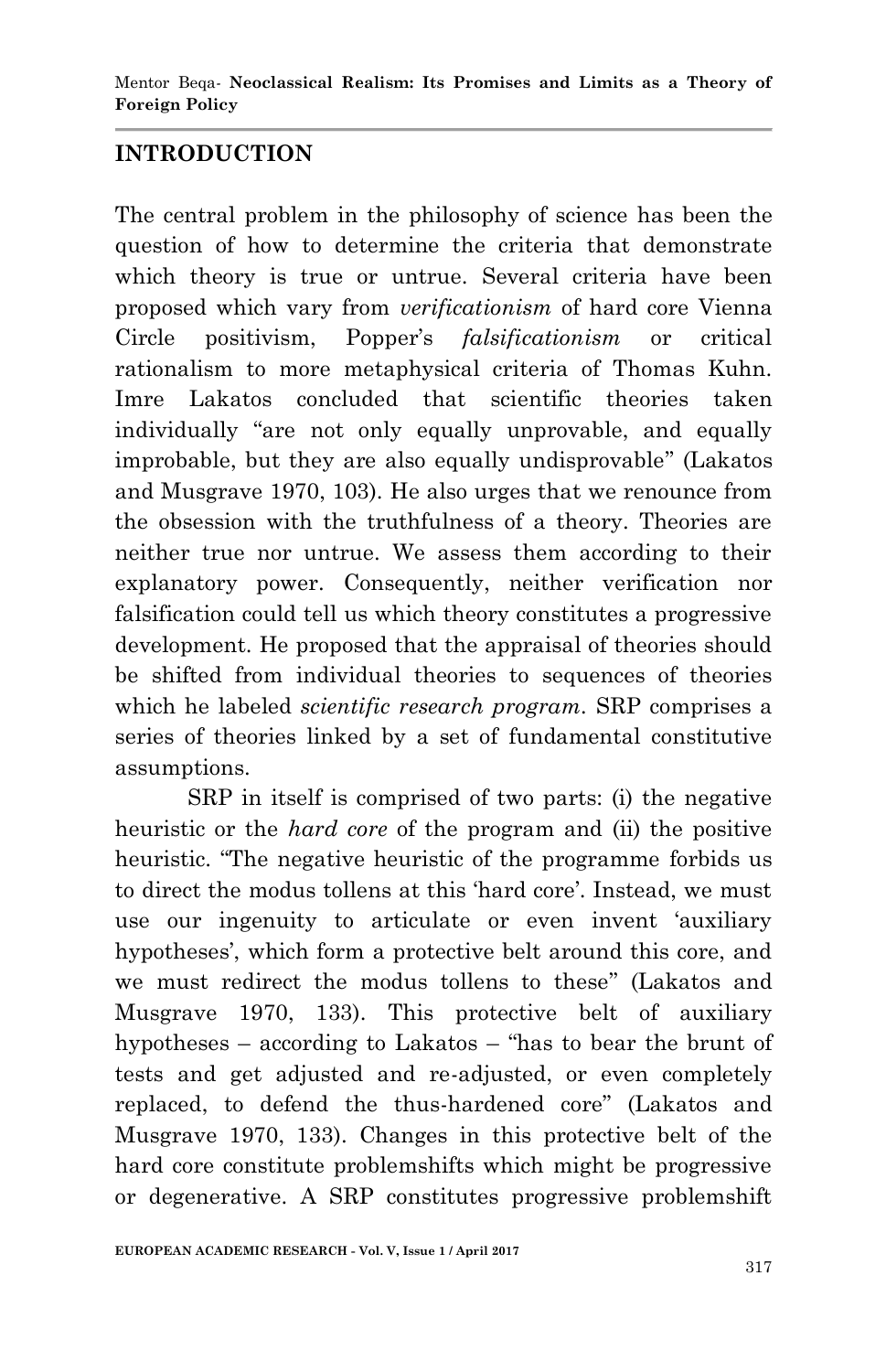when it states a new fact. "A series of theories is *theoretically progressive* ... if each new theory has some excess empirical content over its predecessor, that is, if it predicts some novel, hitherto unexpected fact".

SRP to be considered progressive must also determine how this theoretically stated new fact is corroborated in actual scientific research. "A theoretically progressive series of theories is also *empirically progressive…* if some of this excess empirical content is also corroborated, that is, if each new theory leads us to the actual discovery of some *new fact".* A SRP is actually progressive if it meets both criteria and is degenerating if not (Lakatos and Musgrave 1970, 118). International Relations theorists have tried to assess the progress of IR discipline according to Lakatos criteria. The result of such endeavour is controversial, but the general finding is that meeting this criteria is difficult if not impossible. However Lakatos SRP helps us to as an normative ideal to assess the state and progress of IR theories. We will examine the state of Neoclassical Realism (NcR) comparing it with classical realism and neorealism to assess if it constitutes a new theory of foreign policy or an extension of neorealist analysis in the field of foreign policy. To determine if NcR constitutes a progressive step from its predecessors we have to specify theoretical and empirical novity of this approach.

## **Realism: From a theory of international politics to a theory of foreign policy**

Realism is a philosophical and theoretical tradition which is ―profoundly pessimistic about the human condition, moral progress, and the capacity of human reason to create a world of peace and harmony". Consequently, realist first principles assert that: (1) humankind cannot transcend conflict through the progressive power of reason to discover a science of peace; (2) politics are not a function of ethics—morality is instead the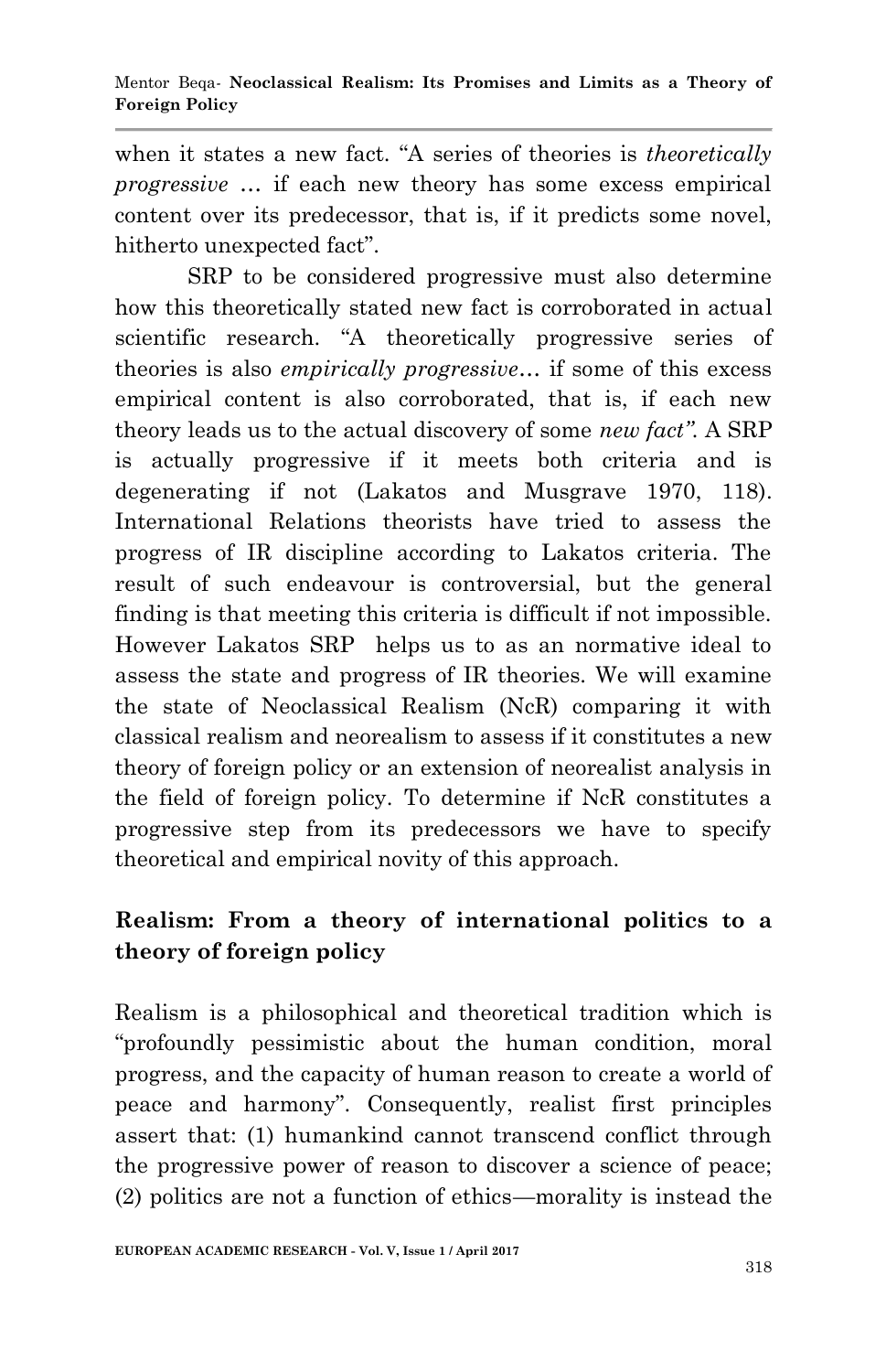product of power and material interests; and (3) necessity and reason of state trump morality and ethics when these values conflict" (Schweller 2003, 323).

Robert Gilpin (1986) argues that the basic common assumption is the conflictual nature of international affairs. "As Thomas Hobbes told …‗it's a jungle out there'. Anarchy is the rule; order, justice, and morality are the exceptions". The second assumption hold by realists is that the "ultimate units of social and political life are not the individuals of liberal thought nor the classes of Marxism" but what "Ralf Dahrendorf has called 'conflict groups'". Gilpin says that humans are "tribal" species" whose loyalty is dedicated to groups. "In the modern world, we have given the name 'nation-state' to these competing tribes and the name 'nationalism' to this form of loyalty". The third common unifying assumption for realist thinking is "the primacy in all political life of power and security in human motivation". This does not mean that there are no other higher values pursued by humans but that "all these more noble goals" will be lost unless one makes provision for one's security in the power struggle among social groups" (Gilpin, 1986, 304-305).

The most important traditions within realism are classical realism and structural realism. For the distinguished classical realist, Hans Morgenthau, politics is guided by objective laws rooted in *human nature*. International system is populated by states which are egoistic and pursue their interest defined in terms of power. International politics – says Morgenthau – as all politics, is struggle for power, with the difference being at the forms of organisation. Domestic politics is hierarchical and institutionalised while international politics is anarchical (Morgenthau, 2005, 4-15).

Keneth N. Waltz (1954; 1979) find Morgenthau's reliance on human nature not satisfactory and unscientific. In Waltz's structural realism, the most important feature of international life is not state's interest defined in terms of power, but the very nature of international politics. He reverses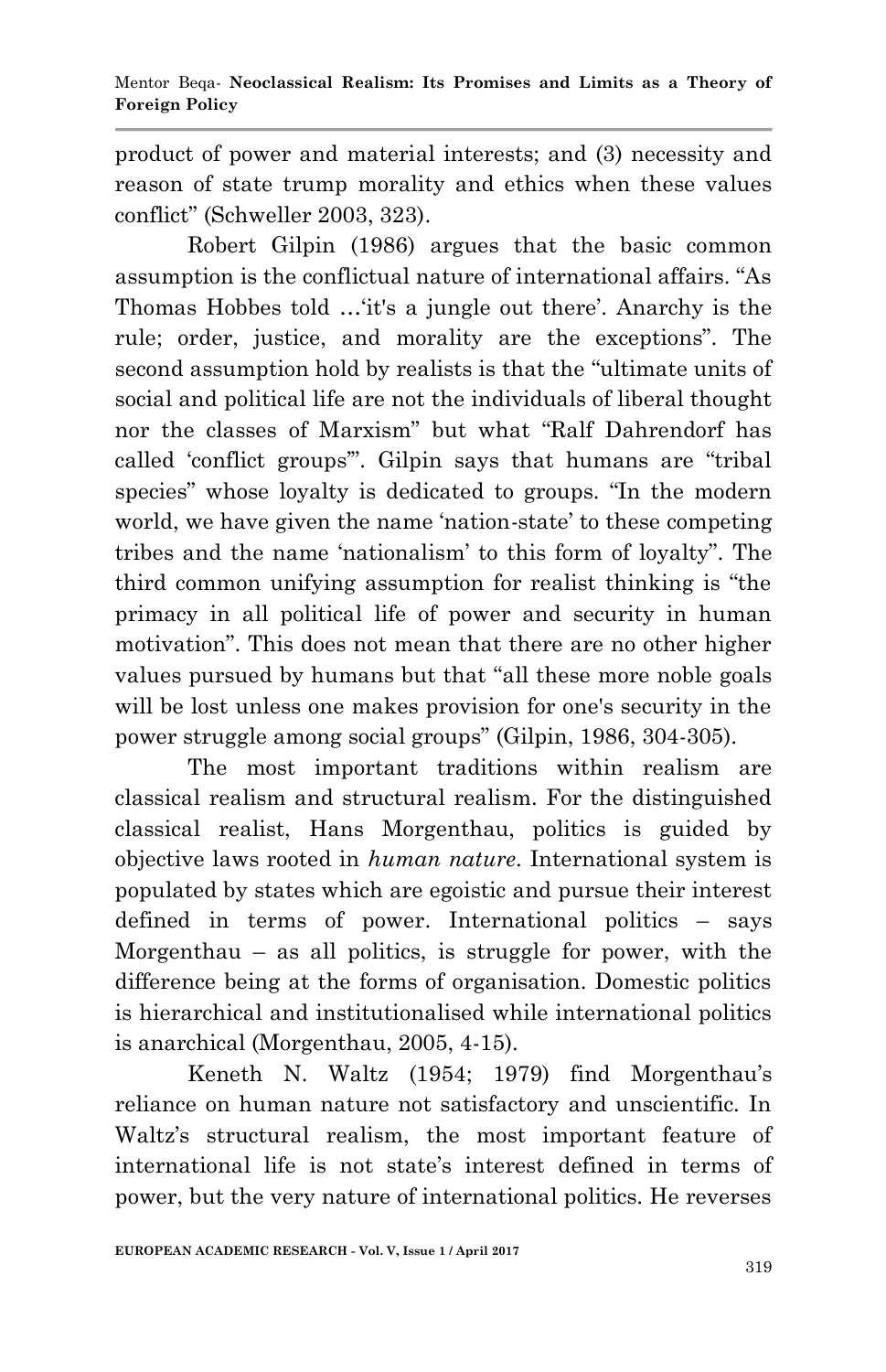the direction of causality from 'objective laws rooted in human nature' to the anarchic nature of international system which imposes limits on the choices of the composing units of the system, states who try to survive within this self-help system. International system – according to Waltz – is composed by two elements: structure and its units. The structure of international system is the product of the interaction between units but not the aggregate of the units. Waltz offers a three layer definition of the structure: first, "the principle by which the system is ordered" which in our case is the anarchic order; second "by specification of functions of differentiated units", which means that states are ‗like units' because they demonstrate similar functions; third is "the distribution of capabilities across units" (Waltz, 1979, 100-101).

In Waltz's definition, the first two components are constants while the third is the most important variable to explain international politics. *Theory of International Politics* assumes that states are unitary actors concerned about their survival. Their primary motivation is not power maximisation as in Morgenthau's theory but security. The balance of power is the outcome at system's level which is created through competition and socialisation of the units. Waltz's theory is primarily a theory about international outcomes, a system's theory.



**Figure 1.1 Waltz's basic neorealist model (Taliaferro 2009, 208).**

**EUROPEAN ACADEMIC RESEARCH - Vol. V, Issue 1 / April 2017**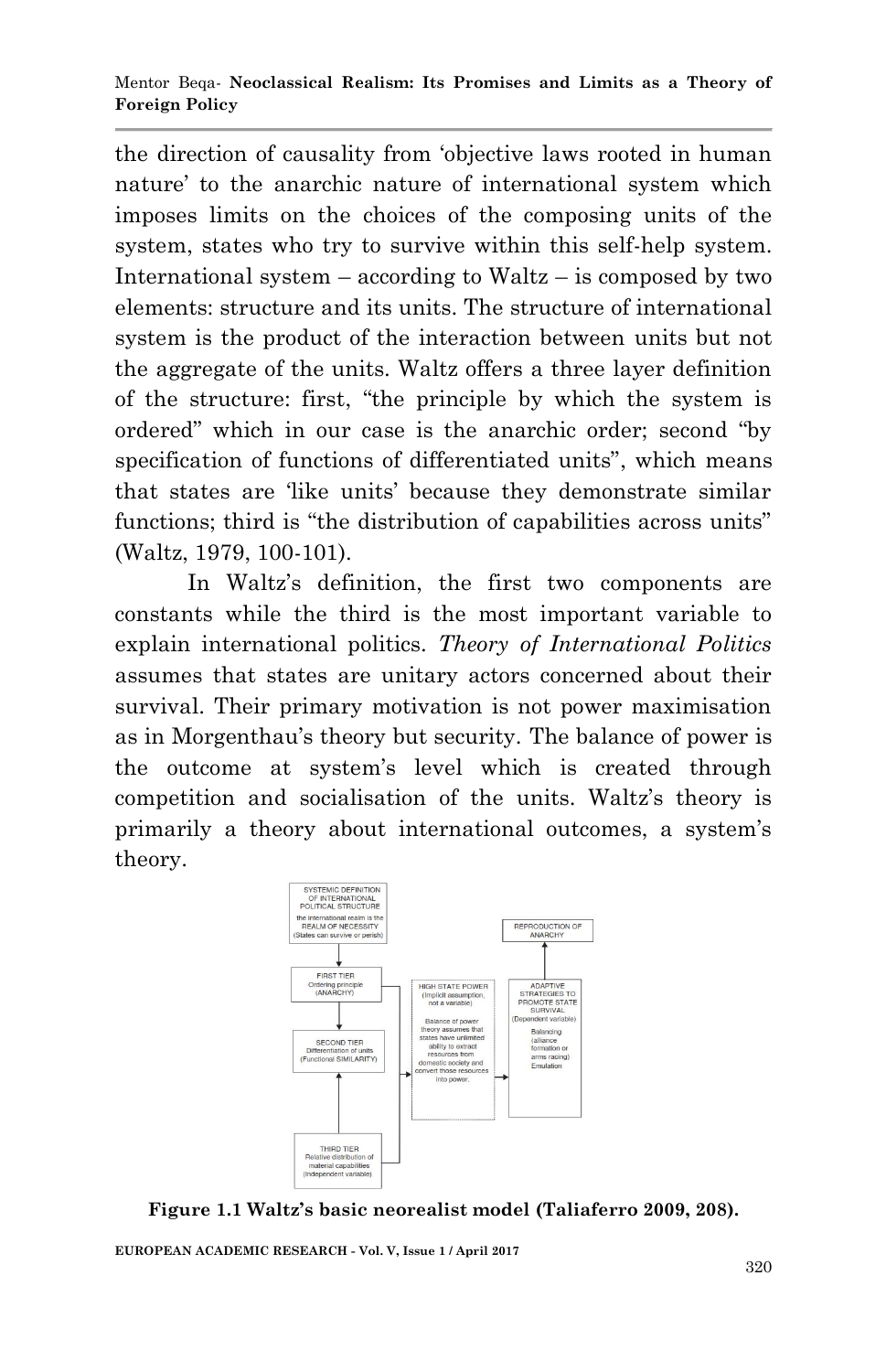#### Mentor Beqa*-* **Neoclassical Realism: Its Promises and Limits as a Theory of Foreign Policy**

Structural realism's theoretical novelty – in Lakatos's terms – is that it identifies international structure as the independent variable which forces states to act as self-regarding units seeking survival; any change at structural level is accompanied by changes in the behaviour of the units. The result of such behaviour at the level of international system brings about the balance of power; this is not to say that countries act to create balance of power, this is the unintended consequence of the units interaction. Waltz theory has very limited use when it comes to explain specific foreign policies. Waltz has clearly stated that his theory is not a theory of foreign policy. ―Neorealist theory of international politics explains how external forces shape states' behavior, but says nothing about the effects of internal forces. Under most circumstances, a theory of international politics is not sufficient, and cannot be made sufficient, for the making of unambiguous foreign-policy predictions. An international-political theory can explain states' behavior only when external pressures dominate the internal disposition of states, which seldom happens. When they do not, a theory of international politics needs help" (Waltz 1996, 57).

This is the reason why several scholars have been trying to formulate a neorealist inspired foreign policy which explains state's foreign policy. "Recognizing this limitation, a new breed of realist scholars has embraced the richer formulations of traditional, pre-Waltzian realists, who focused more on foreign policy than systemic-level phenomena" (Schweller 2003, 317). This group of scholars (called neoclassical realist) have added first and second image variables (e.g., domestic politics, internal extraction capacity and processes, state power and intentions, and leaders' perceptions of the relative distribution of capabilities and of the offense-defense balance) to explain foreign policy decision making and important historical cases.

Randall Schweller argues that neoclassical realism represents progress within the realist research tradition emphasizing a problem-focused research in several dimensions.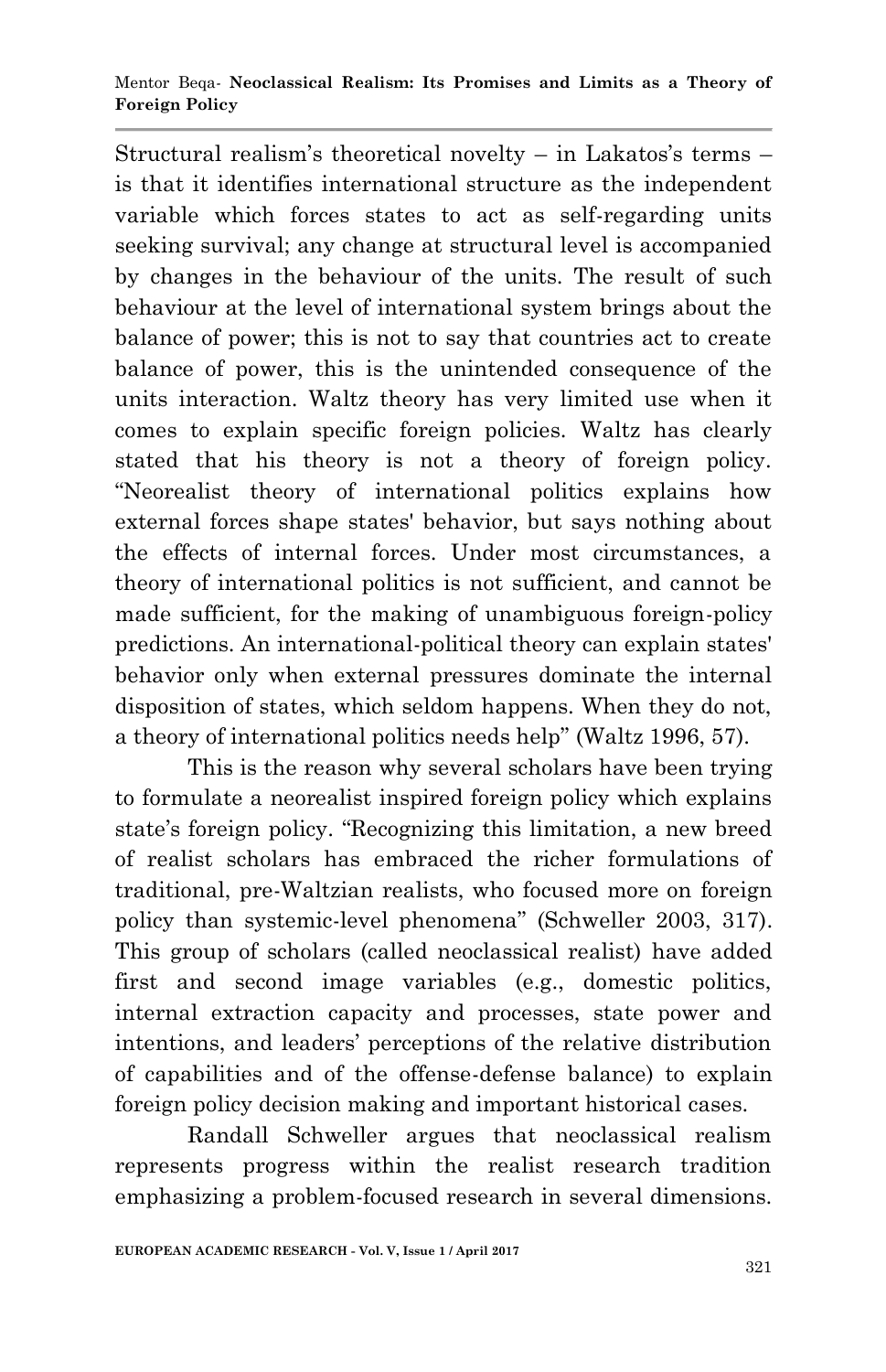Neoclassical realist (1) seeks to clarify and extend the logic of basic (classical and structural) realist propositions, (2) employs the case-study method to test general theories, explain cases, and generate hypotheses, (3) incorporates first, second, and third image variables, (4) addresses important questions about foreign policy and national behavior, and (5) has produced a body of cumulative knowledge (Schweller 2003, 317).

Gideon Rose in a review essay (1998) argues that theories of foreign policy could be classified in two groups. In one group are *innenpolitik* theories which locate the causes of state behavior at the domestic politics (human nature, psychological and cognitive characteristic of the leadership, the ideology, decision-making processes, the nature of domestic regime, etc.) In the other group are structural theories which locate the causes of state's behavior at the nature of international structure. Each theory falling in the first group privileges a domestic independent variable as responsible for the state's behavior, but all of them share a common understanding that foreign policy could be best understood as a domestic dynamic of the country.

The main problem with theories which explain state's behavior by reference only to the unit level is that they "have difficulty accounting for why states with similar domestic systems often act differently in the foreign policy sphere and why dissimilar states in similar situations often act alike" (Rose, 1998, 148). The chief problem with structural theories is the reverse because most of them concentrate on the "nature of the international system and ignore what goes on behind state doors‖ (Zakaria, 1992, 178). So these theories are unable to explain why states with different domestic regimes within the same structural conditions choose different paths of their foreign policy.

The reason why one category of theories abstract from systemic factors and the other category from domestic factors is described eloquently by Keneth Waltz who speaks about the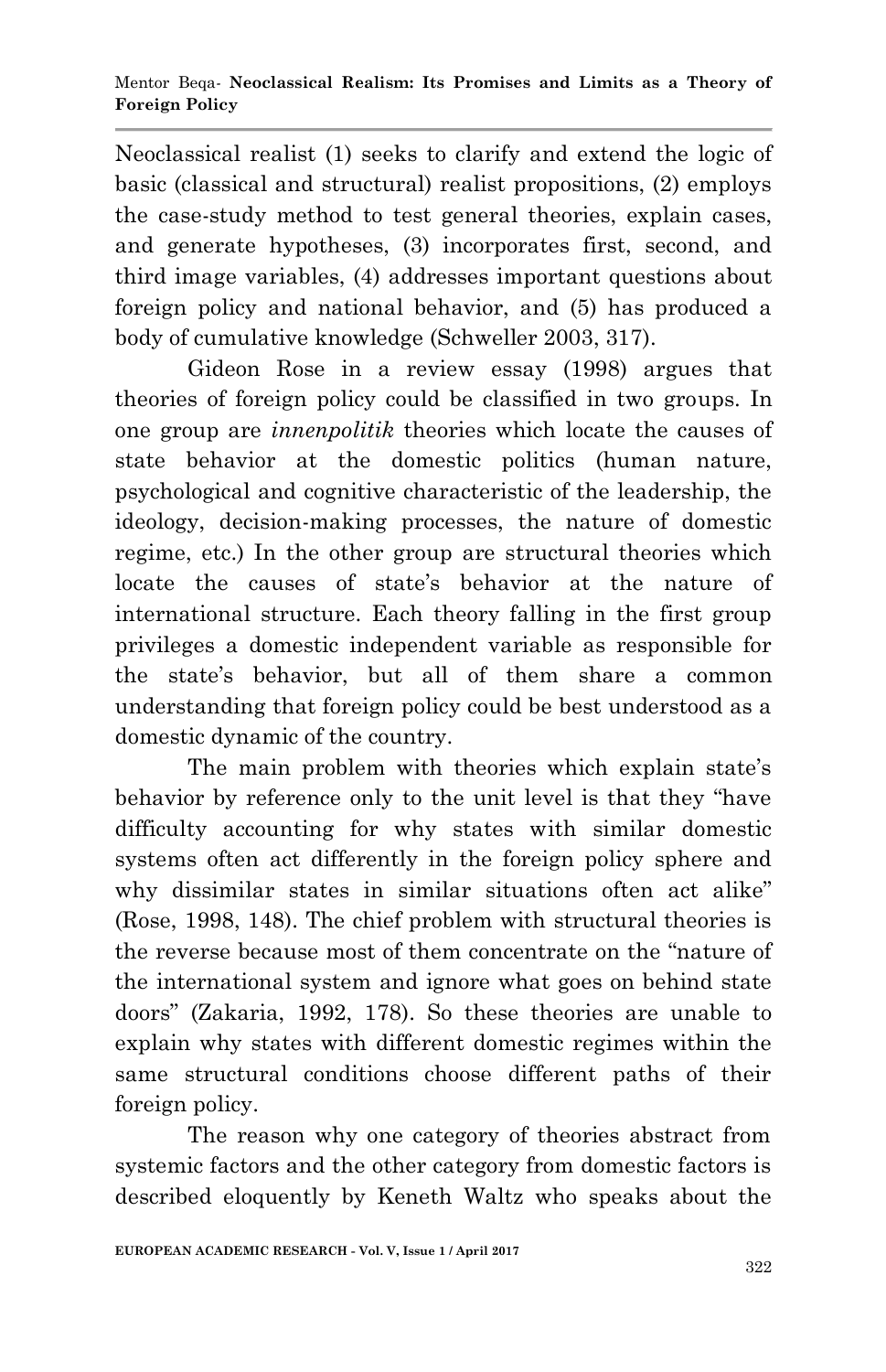‗autonomy of domains'. International politics and domestic politics are two autonomous domains organized by their own principles which require different theoretical tools to account for them. Foreign policy falls in the middle ground between International politics and domestic politics making its theoretical autonomy impossible and therefore a grand unified theory of foreign policy impossible (Waltz, 1996, 54). Theory of International Politics, says Waltz, shows us why states having the same international power position act alike, but structure does not tell us everything, "they tell us a small number of big and important things" (Waltz, 1986, 329).

A theory of foreign policy must explain what structure does not tell: Why states with similar relative power position act differently? As Waltz says "a neorealist theory of international politics explains how external forces shape states' behavior, but says nothing about the effects of internal forces. Under most circumstances, a theory of international politics is not sufficient, and cannot be made sufficient, for the making of unambiguous foreign-policy predictions" (Waltz 1996, 57). As such e theory of foreign policy must trace differences in behavior on "internal composition" of the state (ibid 54). Neoclassical realism steps up in this difficult position to claim that they have found one way to offer coherent theoretical explanations of foreign policy.

Neoclassical realism formulates different analytical approaches attempting to regulate the imbalance between "the general and the unique" (Wohlforth 2012, 73). It keeps the structural premises of neorealism privileging international structure and examines 'the intervening role of the state" in an attempt to integrate domestic factors in the analysis of foreign policy (Lobell, Ripsman, & Taliaferro, 2009, 4). Rose claims that neoclassical realism links clearly "specified independent, intervening and dependent variables in a direct causal chain" (Rose 1998, 167). Neoclassical realist make relative power position their chief independent variable and as such they are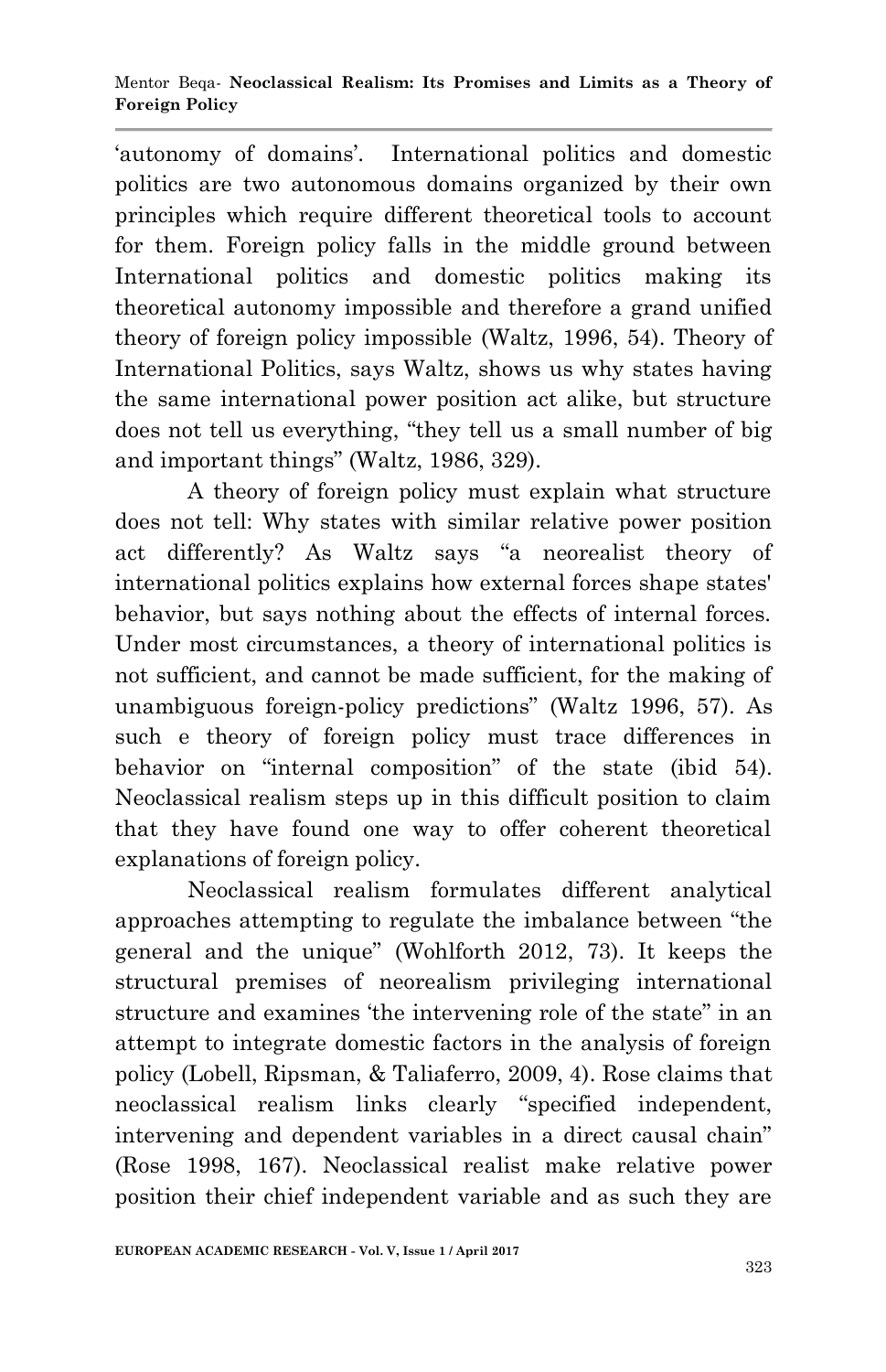forced to choose side on how to understand the concept of 'power'. They follow the definition of Robert Dahl who conceptualizes power in relational terms as  $A$ 's ability to get B to do something it would otherwise not do"(Dahl 1957).

Neoclassical realists do not assume that states seek power maximization or security maximization as classical realists or neorealists assume; they instead assume that "states" respond to the uncertainties of international anarchy by seeking to control and shape their external environment" (Rose, 1998, 152). State's interest in neoclassical realist approach is not understood as 'given', but as the goals and preferences which guide state's external behavior.

One of the most important departures from neorealism is the fact that they hold that in order to understand "the way" states interpret and respond to their external environment, one must analyze how systemic pressures are translated through unit level intervening variables such as decision-maker's perceptions and domestic state structure" (ibid, 152). Neoclassical realists remain agnostic on the issue of which theory could be best used as an auxiliary theory and use the theories which they think are best suited to the case explanation (Wohlforth, 2012, 73). This does not mean that they do not follow some theoretical proposition, but that they are elastic in combining theories which respond to the complexity of the reality of foreign policy.

The basic premise from which one has to start the analysis of foreign policy is that the goal and ambition of the foreign policy is guided primarily by the power position which the state occupies in international system. "The scope and ambition of a country's foreign policy [are] driven first and foremost by its place in the international system and specifically by its relative material power capabilities. This is why they are realist" – argues Rose – "... however, that the impact of such power capabilities on foreign policy is indirect and complex, because systemic pressures must be translated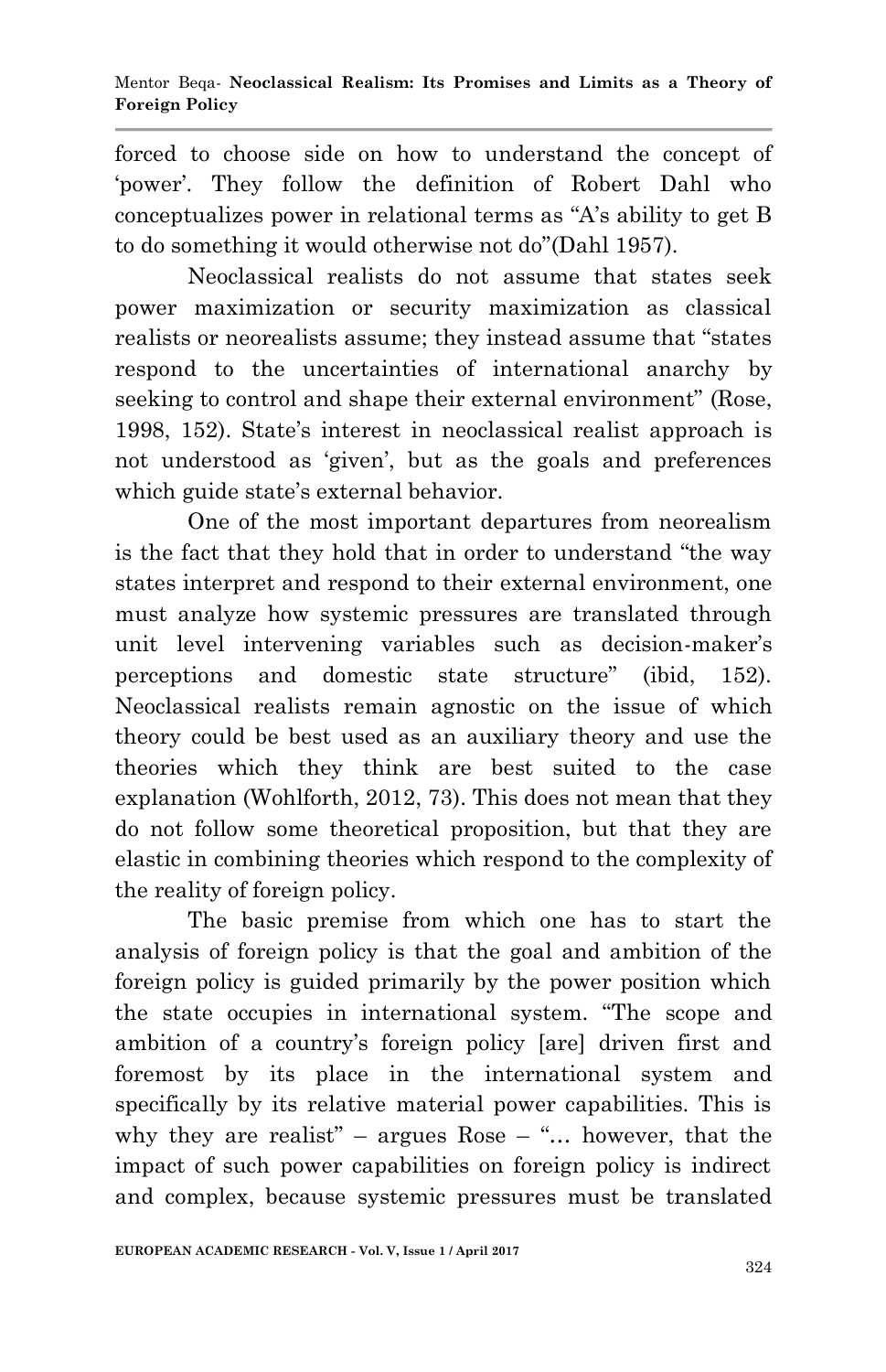through intervening variables at the unit level. This is why they are neoclassical". But to understand how the power position and structural pressures and incentives are translated in concrete policies "a close examination of the context within which foreign policies are formulated and implemented" is required (Rose 1998, 146-147).

There two problems unanswered here. Firstly, Rose doesn't show how systemic pressures are translated into foreign policy. It is clear enough that foreign policy is a product of domestic institutions and leadership, but to say that we have e different theory we have to state in advance how 'systemic forces' are translated in state's action. Waltz has rightly pointed out that theory is not a mechanical merging of different variables in different levels of analysis. A theory has to show how changes in one domain cause changes in another domain. The process of threat assessment and incentive's evaluation is mediated by leader's dispositions and knowledge. In neoclassical realist approach there is no evidence how changes in international structure, or in the variable of distribution of capabilities informs leader's perceptions. If such perceptions about changes in international system are affected by other variables, such as cognitive, ideological or cultural variables, which are exogenous to theory, than we are dealing with the complementation of neorealist theory with some ad hoc auxiliary theories. This is not how we construct a new theory. ―The problem here is the same as with all attempts at modifying "aspects" of a theory such as substituting "influence" for power, balance of threat for balance of power, misperception of power for real power. The modification is fine if one is merely accounting for exceptions rather than the norm" (Telhami 2002, 108).

Although decision-maker's perceptions of the structural forces is the chief intervening variable for most neoclassical realists, this approach is very plural. For Fareed Zakaria (1999) the chief intervening variable is state's power extracting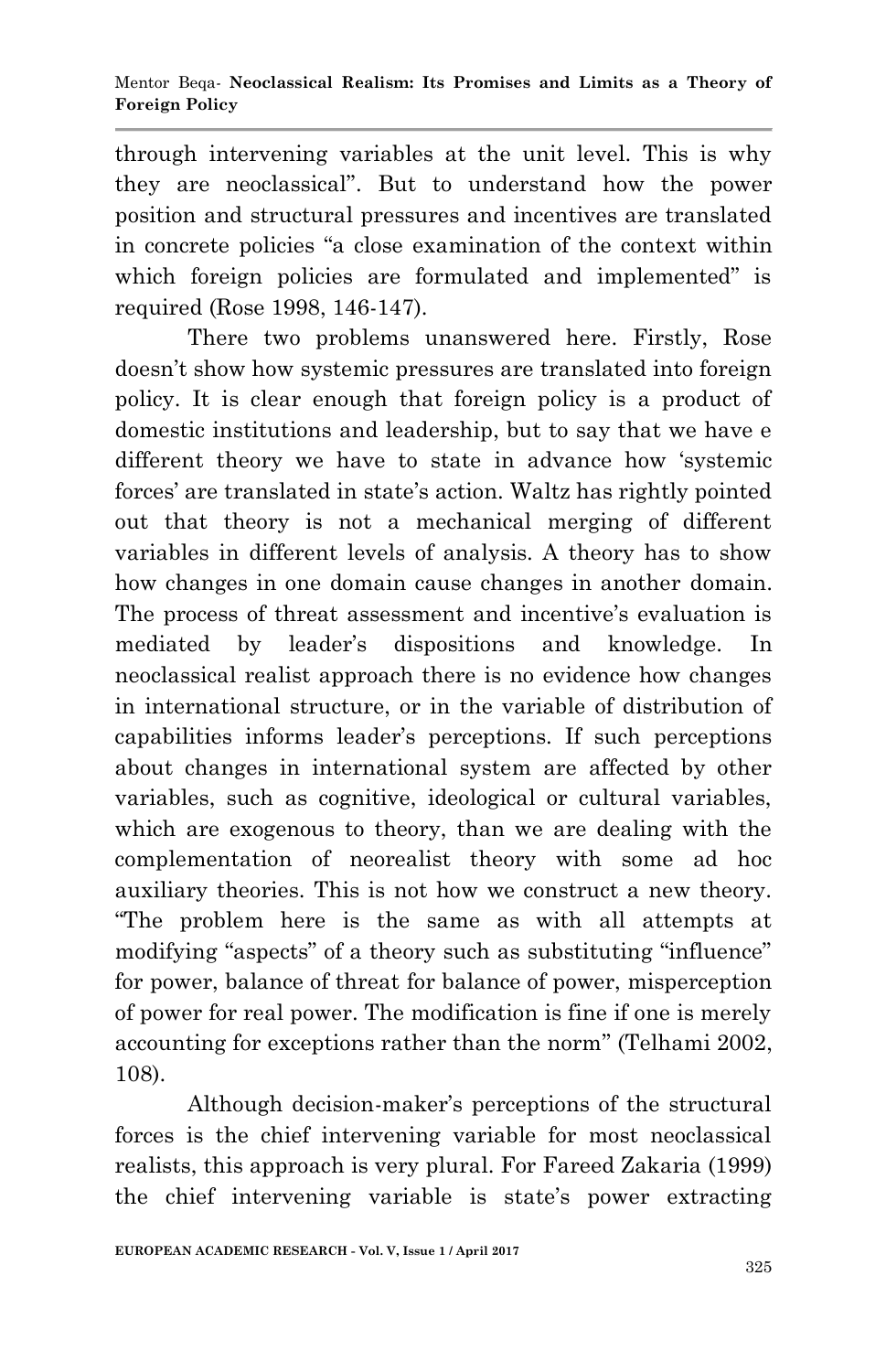#### Mentor Beqa*-* **Neoclassical Realism: Its Promises and Limits as a Theory of Foreign Policy**

capacity. ―State power is that portion of national power the government can extract for its purposes and reflects the ease with which central decision-makers can achieve their ends... state-centered realism, maintains the logic that capabilities shape intentions, but it recognizes that state structure limits the availability of national power" (Zakaria, 1999, 9). But it is still the relative material power the most important factor. Zakaria is not pretending that relative distribution of material power at system's level is not the key variable, but that sometimes domestic structure conditions states response to external pressures. This is hardly in opposition with neorealist expectations. Other scholars have used different intervening variables to elucidate different phenomena of foreign policy. But auxiliary theories are used only when structural theories fail to give satisfactory explanations of the phenomena. When the results deviate from theoretical expectations, the unit variables related with neoclassical realism must be integrated to understand why (Schweller, 2003, 346).

Schweller in his study of the origins of the WWII argues that misperception about the distribution of power led Stalin to bandwagon with Hitler instead of balancing. Somewhere else Schweller argues that states often fail to assess the threats and more often bandwagon than balance (Schweller 1998; Schweller 1994; Schweller 2004). Joseph M. Parent and Sebastian Rosato found this argument in deep error. The state that the offers strong support for the claim that effective military balance prevail most of the time among great powers. They studied internal military balancing among great powers from 1816 to 1990 and found that an effective balance was evident in 84 percent of the ratios examined. "Most of the anomalies involve liminal great powers, that is, states with resources that put them on the great power/minor power borderline. If we exclude Prussia from 1816 to 1870 and Italy from 1861 to 1918, when they were the weakest of the powers, neorealism's success rate increases to 92 percent" (Pareto and Rosato 2015, 62-63).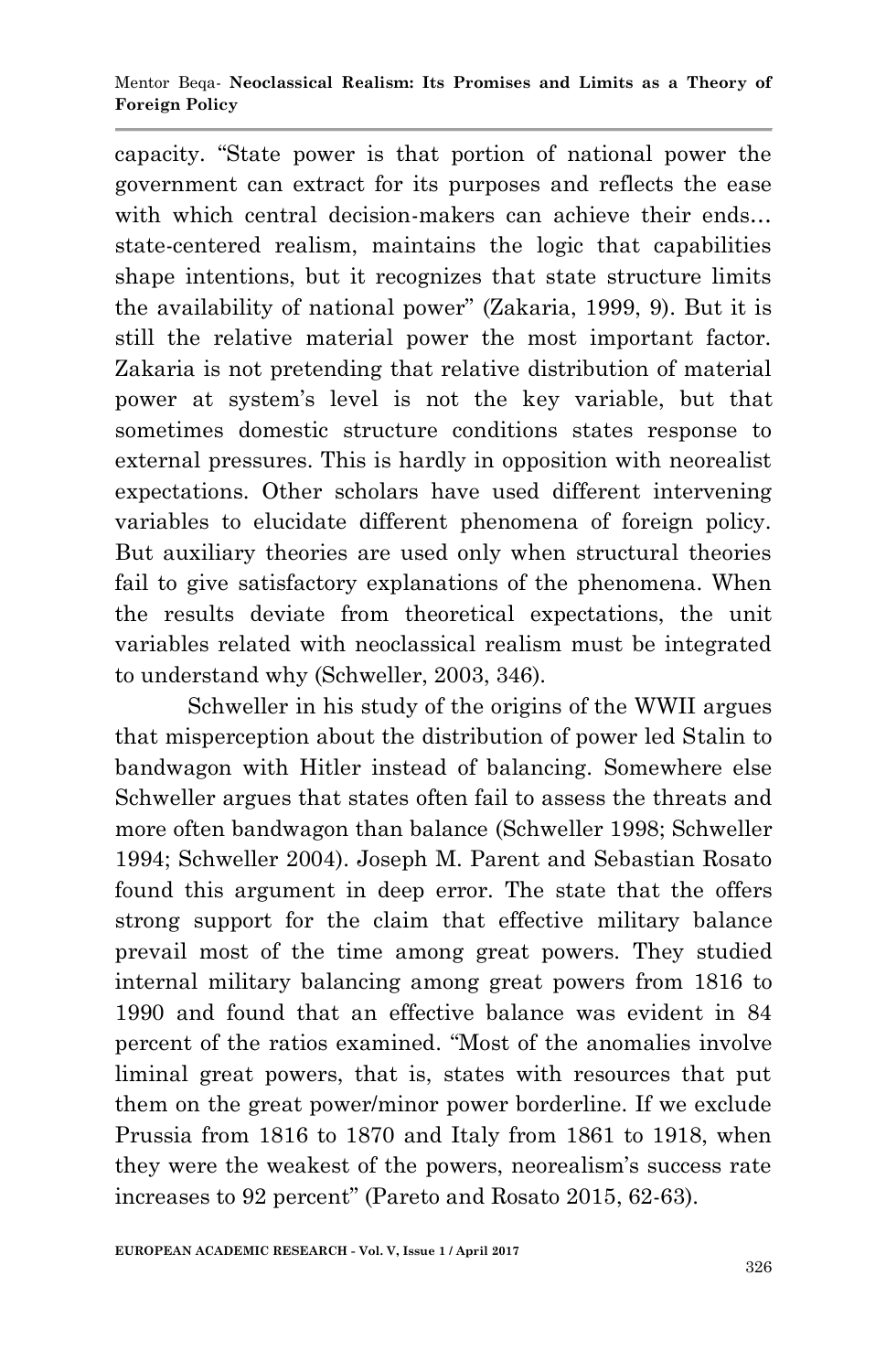If states misperceive power some of the time – as Schweller argues – this doesn't demonstrate any problem for neorealism. "If perceived "threat" sometimes does not correspond to real material power, it is hardly surprising, but it would still be helpful to differentiate threat from power" (Telhami 2002, 108). Neoclassical realists in presenting theoretically informed case analysis are doing what a neorealist would expect from an investigation of foreign policy: explore the domestic basis of foreign policy while taking account of external factors. "And they do a fine job of it" (Telhami 2002, 108). But to pretend that this collection of different investigation of case studies constitutes a new theory within neorealist tradition is not justifiable.

## **CONCLUSIONS**

Neoclassical realism is a progressive development as an extension of neorealist logic of foreign policy analysis. It has demonstrated theoretical and empirical strength comparing to its immediate competitors such as constructivist and liberal analysis of foreign policy (Foulon 2015). Although these different realist approaches to foreign policy analysis do not constitute a coherent theory of foreign policy, they integrate systemic and domestic variables in a coherent way. They do a fine job of integrating the impact of domestic factors - such as state's structure, state's regime, leader's personality, perception's role, ideology - with the system's level of analysis. These scholarly valid attempts to elucidate specific case studies do to constitute a theory of foreign policy as several authors have claimed (Rose 1998; Lobell, Ripsman, and Taliaferro 2009; Schweller 2003; Foulon 2015). The assessment of these body of literature according to the criteria established by Imre Lakatos about scientific developments shows that neoclassical realism fails to bring about new theoretical and empirical 'facts' which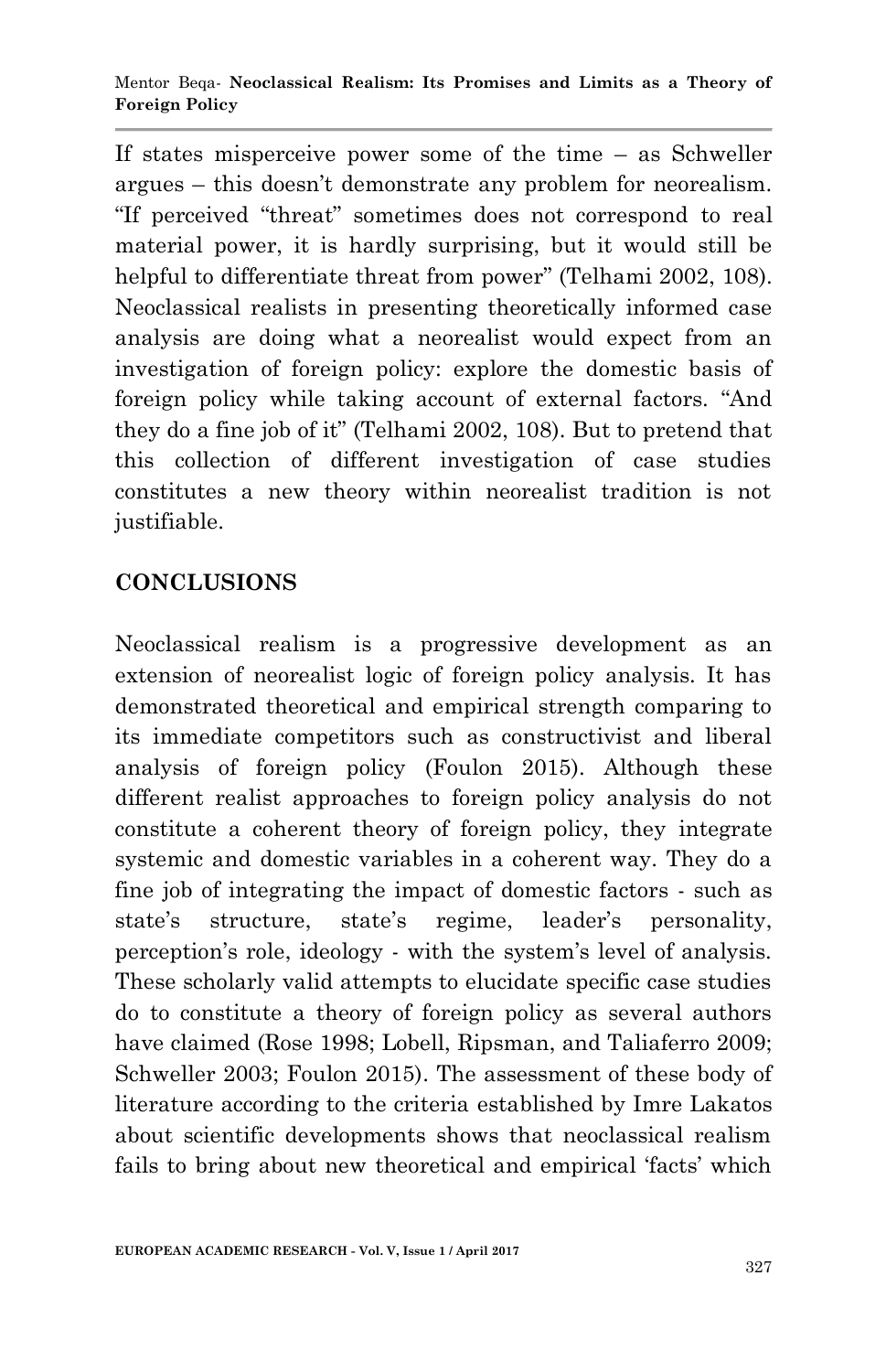differ from its predecessors such as classical realism and neorealism.

### **REFERENCES**

- 1. Dahl, Robert A. 1957. "The Concept of Power." *Behavieoral Science* 3 (2): 201–2015.
- 2. Foulon, Michiel. 2015. 
"Neoclassical Realism: Challengers and Bridging Identities.‖ *International Studies Review* 17: 635–61.
- 3. Gilpin, Robert. 1986. "The Richness of the Tradition of Political Realism.‖ In *Neorealism and Its Critics*, edited by Robert O. Keohane. New York: Columbia University Press.
- 4. Lakatos, Imre, and Alan Musgrave. 1970. *Criticism and the Growth of Knowledge*. Cambridge University Press.
- 5. Lobell, Steven E., Norrin M. Ripsman, and Jeffrey W. Taliaferro. 2009. *Neoclassical Realism, the State, and Foreign Policy*. Edited by Steven E. Lobell, Norrin M. Ripsman, and Jeffrey W. Taliaferro. New York: Cambridge University Press.
- 6. Morgenthau, Hans J. 2005. *Politics among Nations: The Struggle for Power and Peace*. Seventh Ed. McGraw-Hill Education.
- 7. Pareto, Joseph M., and Sebastian Rosato. 2015. ―Balancinfg in Neorealism.‖ *International Security* 40 (2): 51–86.
- 8. Rose, Gideon. 1998. "Neoclassical Realism and Theories of Foreign Policy.‖ *World Politics* 51 (1): 144–72.
- 9. Schweller, Randall L. 1994. "Bandwagoning for Profit: Bringing the Revisionist State Back In." *International Security* 19 (1): 72–107..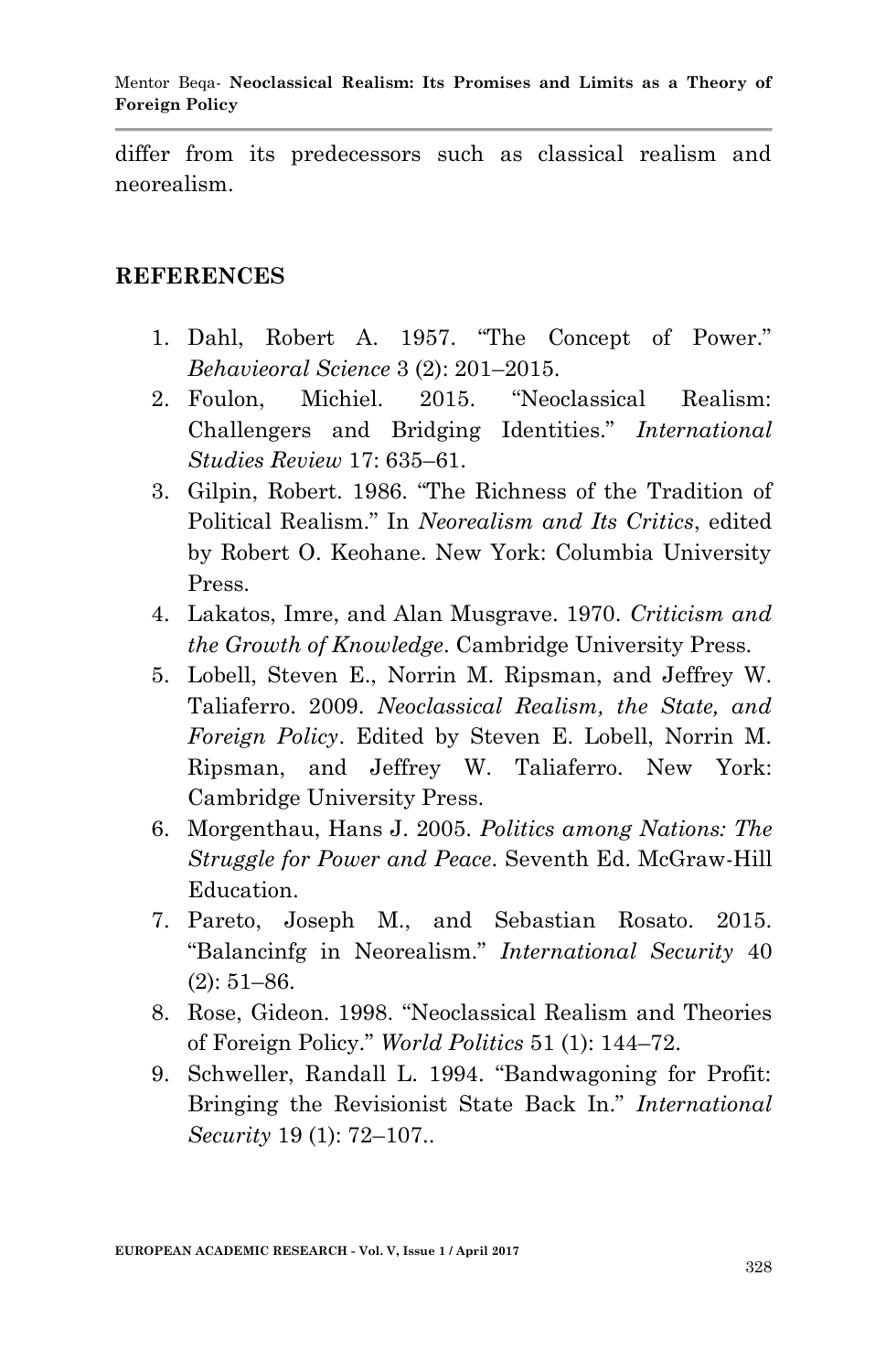- 10. ———. 1998. *Deadly Imbalances: Tripolarity and Hitler's Strategy of World Conquest*. New York: Columbia University Press.
- 11. ———. 2003. "The Progressiveness of Neoclassical Realism.‖ In *Progress in International Relations Theory : Appraising the Field*, edited by Colin Elman and Miriam Fendius Elman. Massachusetts: M.I.T Press.
- 12. ———. 2004. ―Unanswered Threats.‖ *International Security* 29 (2): 159–201. doi:10.1017/CBO9781107415324.004.
- 13. Taliaferro, Jeffrey W. 2009. "Neoclassical Realism and Resource Extraction: State Building for Future War." In *Neoclassical Realism, the State, and Foreign Policy*, edited by Steven E. Lobell, Norrin M. Ripsman, and Jeffrey W. Taliaferro. New York: Cambridge University Press.
- 14. Telhami, Shibley. 2002. "Kenneth Waltz, Neorealism, and Foreign Policy.‖ *Security Studies* 11 (3): 158–70.
- 15. Waltz, Keneth N. 1979. *Theory of International Politics*. New York: Addison-Wesley Publishing Company.
- 16. ———. 1986. "Reflections on Theory of International Politics: A Response to My Critics." In *Neorealism and Its Critics*, edited by Robert O. Keohane. New York: Columbia University Press.
- 17. Waltz, Kenneth N. 1979. *Theory of International Politics*. *Addison-Wesley Series in Political Science*. doi:10.2307/40201892.
- 18. ——. 1996. "International Politics Is Not Foreign Policy.‖ *Security Studies* 6 (1): 54–57.
- 19. ———. 2001. *Man, the State and War: A Theoretical Analysis*. New York: Columbia University Press.
- 20. Wohlforth, William C. 2012. "Realizmi Dhe Politika E Jashtme.‖ In *Politika E Jashtme: Teori, Aktorë, Raste*, edited by Steve Smith, Amelia Hadfield, and Tim Dunne. Tiranë: UET Press.